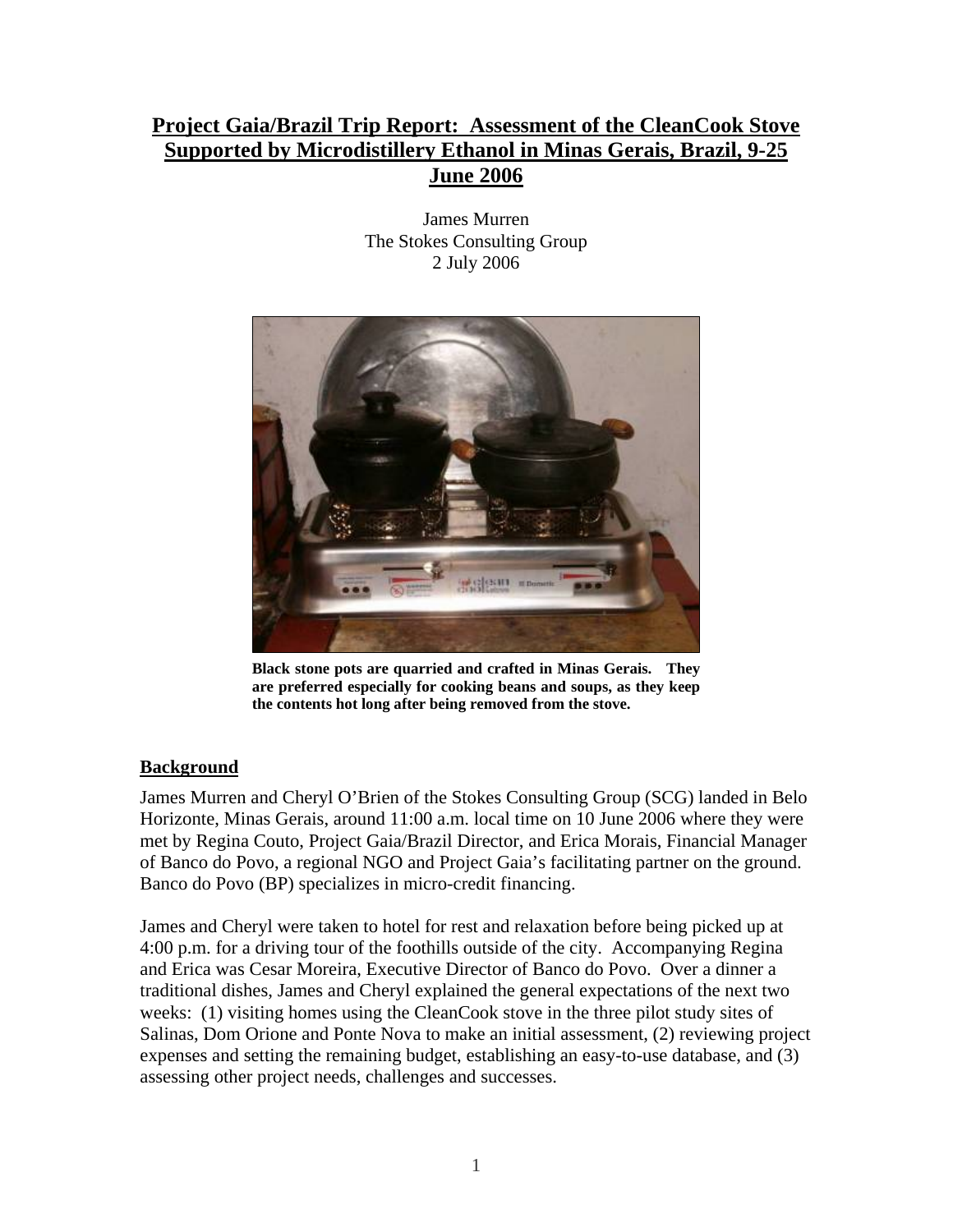Plans were set for the following day's flight to Montes Claros. Following is a day-by-day account of James and Cheryl's trip. A summary is provided at the conclusion of this report.

### **Daily Activities Log**

*Sunday, June 11, 2006:* We (James, Cheryl and Regina) flew from Belo Horizonte to Montes Claros in northern Minas Gerais, about an hour flight, arriving around 5:30 in the evening. Too late to drive on to Salinas, we stayed in a local hotel and got a good night's rest before the early morning departure for Salinas.

*Monday, June 12, 2006:* Waking early for a quick breakfast at the hotel, we left Montes Claros around 7 a.m. and drove 3 hours east to Salinas. We began writing narrative questions in Portuguese over breakfast, with the plan for Jim and Regina to partner and Cheryl and Selia, PG surveyor in Salinas, to partner for household interviews.

Upon arrival to Salinas, we checked into a hotel and finished writing the questions for our narratives report. (A note on the PG narratives: In Ethiopia, the surveys were lacking in general quality of life and opinion questions, so the narratives were longer. All of the Ethiopian narrative questions that were possible to place in a survey were added to the survey template that was sent to Brazil, so we knew the narrative questions could be shortened in comparison to what we did in Ethiopia. Therefore with Regina we deleted some of the original narrative questions.)

With some time before the lunch hour, we drove to the gas station where ethanol is bought for the households. Jani, owner of the gas station, explained that the price of ethanol is so high in Salinas, BRL\$ 2.42/liter, because of transport costs. She noted that the ethanol is produced not far from Salinas, but is shipped down to Belo Horizonte and then back up to Salinas. If it were delivered directly to the gas station, Jani believes the price would be around BRL\$ 1.80/liter.

While eating lunch, Regina explained that economic income classes vary from town to town, so a low income family in Salinas is poorer than families at other sites; in Salinas, a few of our study households receive a gas voucher of BRL\$ 15.00 every 2 months. Regina noted that, while doing the baseline surveys, people in general did not know the cost of their stoves. She also noted that for ethnicity, she wrote parda (mestizo) for those of mixed races, typically black and white.

Selia joined us at the end of lunch. We explained the narratives questions (see separate Narratives Report) to her and that we were going to conduct casual interviews with the families about their use of the CC stove. At 2:00 p.m., we drove to Bairro Santo Antonio where 39 CC stoves had been placed in homes during the last week of April. Thus these stoves had been the study homes for five to six weeks.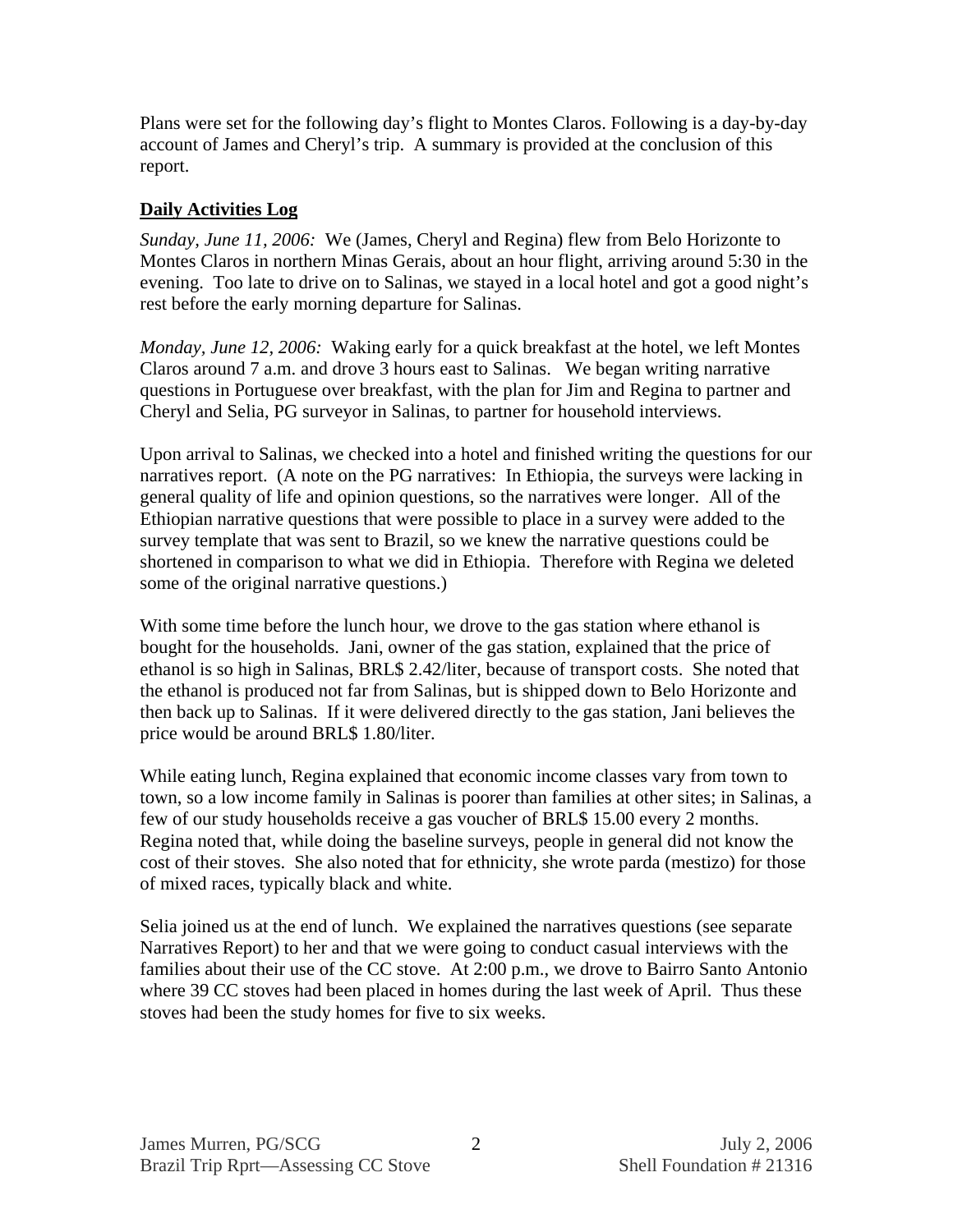

**Selia, Project Gaia Surveyor in Salinas, visits each of the 39 families in the community once every week.** 

We decided to visit a few households together so that Selia and Regina would get an idea of what we wanted to achieve with the narratives, and because of concern for language barriers—James and Cheryl speak English and Spanish, Regina and Selia speak only Portuguese. Regina understands a little bit of Spanish and knows English words.

After two households, it was determined that we should all stick together. James and Cheryl needed each other to work through the Portuguese, and Regina was excellent with the families and made them feel comfortable with the process. And, because they see Selia every week, they immediately associated the entire process with the CC stove, making our team approach very effective. By the end of the day, we interviewed 11 households.

Before leaving the neighborhood, we met with Jonas Pereira de Melo, president of the neighborhood association. He explained that the neighborhood has become more united as a result of Project Gaia and the CleanCook stove. When asked what he meant by "more united," he said "Those without a stove are requesting stoves, and those with stoves are coming to me and saying that we need to find a way to bring more stoves for the families without a stove. They want everyone to be able to cook with the [CC] stove. They like using the [CC] stove because it cooks faster than the [LPG] gas stoves." James asked Jonas to keep a close watch on this, especially when families would have to begin paying for ethanol. Jonas responded by saying that if ethanol can be bought for a price less than LPG, he was certain that the families would continue using the CC stove over their LPG stoves.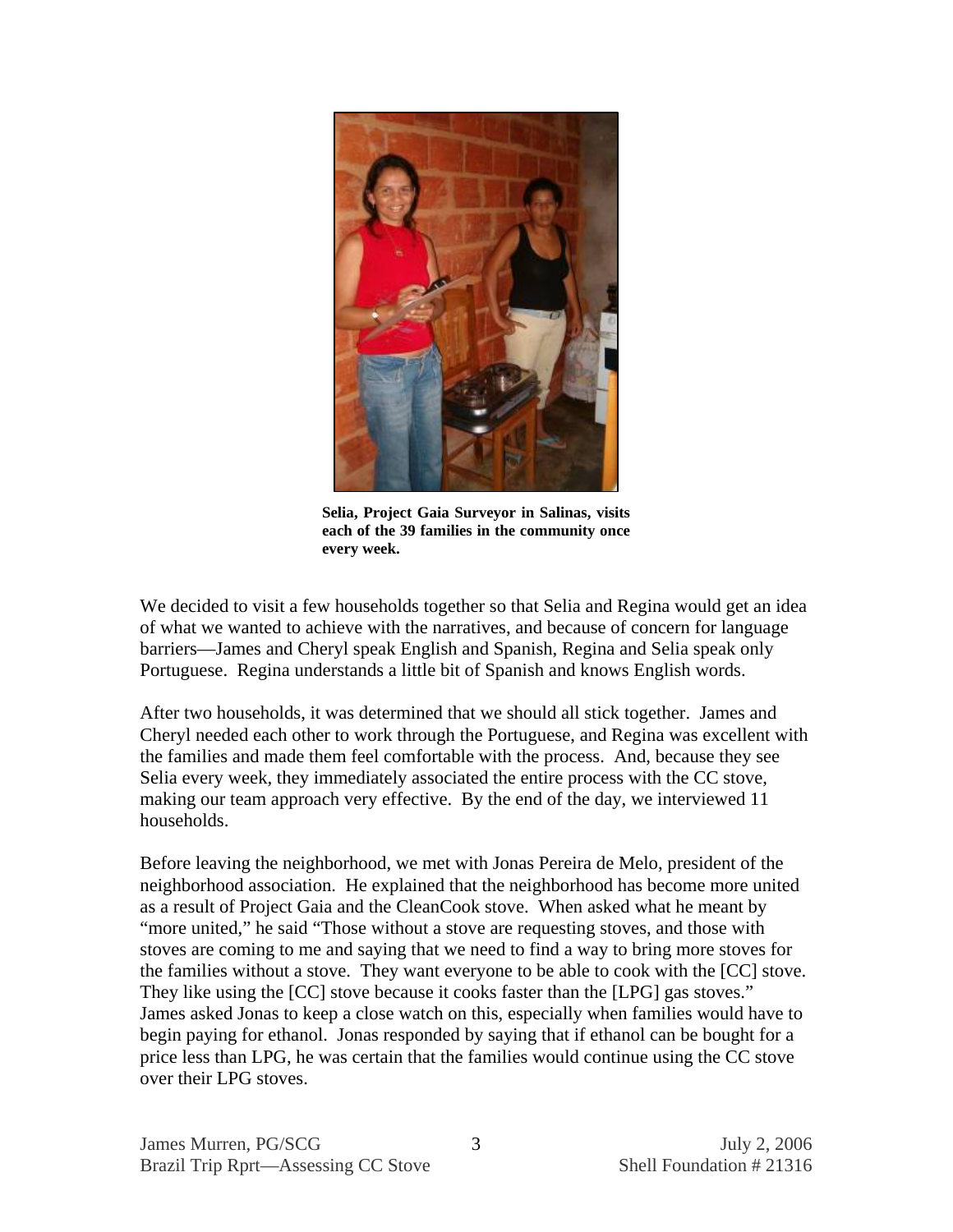*Tuesday, June 13, 2006:* After breakfast we interviewed 5 additional households.

### **Summary of findings from Bairro Santo Antonio, Salinas households:**

- Many households were still using wood to heat water for bathing. Brazil was in the winter season. Study participants remarked that they didn't want to "waste" ethanol for heating water.
- A 13 kg LPG tank lasts approximately 30 days and costs BRL\$ 35.00.
- Lower income homes remarked that sometimes they do not have BRL\$ 35.00 to buy another tank when the one they are using empties. They cook with wood until they are able to save up the money to buy another LPG tank.
- All households said that if ethanol and LPG had the same cost per unit, they would use ethanol because the CC stove cooks faster than the LPG stoves. Nearly all households were able to meet their cooking needs with 5 liters of ethanol per week, meaning that the households estimate they will be spending less money per week to meet their cooking needs.
- Some households said they still used wood for cooking beans, saying that they prefer cooking beans on the woodstove because it tastes better. Also, wood-fired ovens for baking bread were commonplace.
- The surrounding hillsides around Salinas are well forested. Wood is both collected and bought by households. A small wagon load of wood that was reported to last for a month cost BRL\$ 25.00.



**Regina, Director of Project Gaia/Brazil, visiting with a study participant in the town of Salinas in northeastern Minas Gerais.** 

Having concluded the home visits, we drove out to the farm of Israel Pinheiro, a local cachaça producer. He showed us his microdistillery equipment and said that he would sell it to us because he was planning to upgrade his operation. We explained that it might be a good idea if we are able to work out an agreement with the Agro-Technical School

4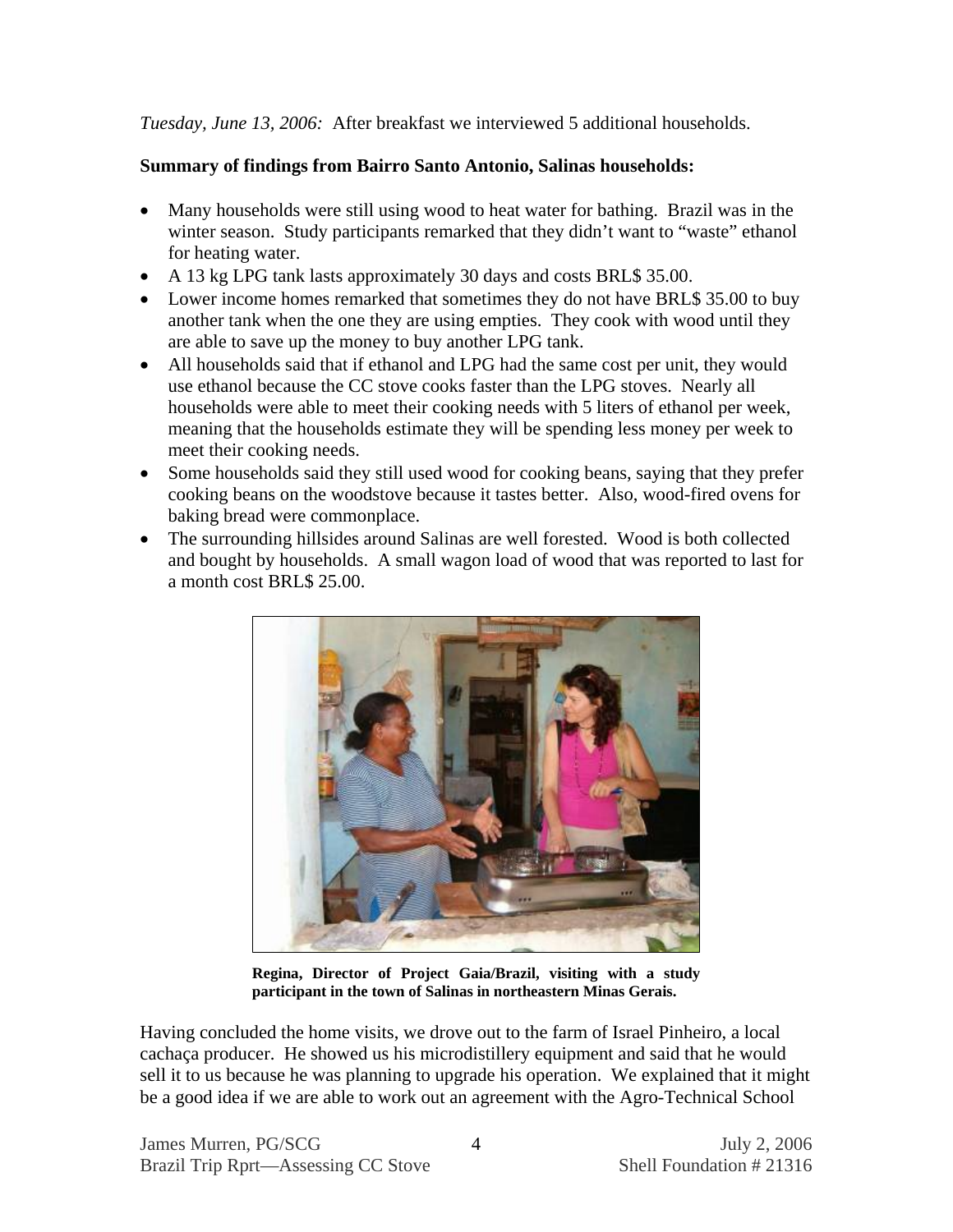of Salinas where they would assist with further study of the idea of using microdistilleries in rural areas with the purpose of supplying ethanol for home cooking use. Mr. Pinheiro liked the idea, but did not seem at all interested in being part of it. James interpreted the short visit as Mr. Pinheiro looking to make some money on old equipment.

Later in the afternoon, we met with Oscar William Barbosa Fernandez, a professor at the Federal Agro-Technical School with much experience in sugarcane production and economics. Professor Fernandez was very interested in what we were doing and expressed interest in collaborating with a demonstration microdistillery. But he explained that he would have to overcome some obstacles to establishing a partnership between PG and the school if the school were to be expected to sell ethanol. He informed us that if we wanted to have the school produce ethanol and then have households pay for it, the school would be in violation of a federal law that stipulates that a federally funded school cannot sell anything for any reason. When pressed as to whether or not there might be a loophole in the law, since the project would be for research rather than strictly commercial purposes, Professor Fernandez said that it might be possible, but he was not aware of any such loophole. The meeting ended with Professor Fernandez saying he would discuss it further with his colleagues. Three days later we received a phone call from him saying that the school was not going to be able to do it this year, but perhaps we could try to work something out for 2007. Regina will be following up on this.

*Wednesday, June 14, 2006*: Before leaving town, we met with Zonete Mendes at the Department of Culture in Salinas. Mr. Mendes is considered a local expert on ethanol production. He said, "Small family distilleries would be good because large distilleries (cachaça) don't have an interest in helping people." James agreed with this sentiment, noting visits to cachaça producers Seleta and Brinca do Ouro and how the proprietors did not seem interested in the idea of selling ethanol for cooking use to local people. Mr. Mendes noted two advantages of using ethanol for cooking, first, economic, in that gas is expensive and microdistillery ethanol would be a "local solution" with people "taking care of each other," and, second, social impact: "It would give people their dignity."

We then met with Antonio Rodriguez, a local cachaça distributor and distiller.Regina told him about our project and asked if he would be interested in working with us to produce ethanol for cooking. He said he was interested in the research and that we should keep in touch with him

Needing to get on the road, we had a quick lunch and then began our drive to Belo Horizonte, some 8 hours away. We spent the night in the colonial town of Diamantina, arriving around 7:00 p.m.

*Thursday, June 15, 2006*: In the morning, we walked around the historic town of Diamantina. The town was celebrating Corpus Cristi (Catholic holy day) and preparing for a procession through the village. Street paintings marked the path of the procession. After an early lunch, we drove the final 4 hours to Betim, 30 minutes southeast of Belo Horizonte, checking into the hotel around 7:30 p.m.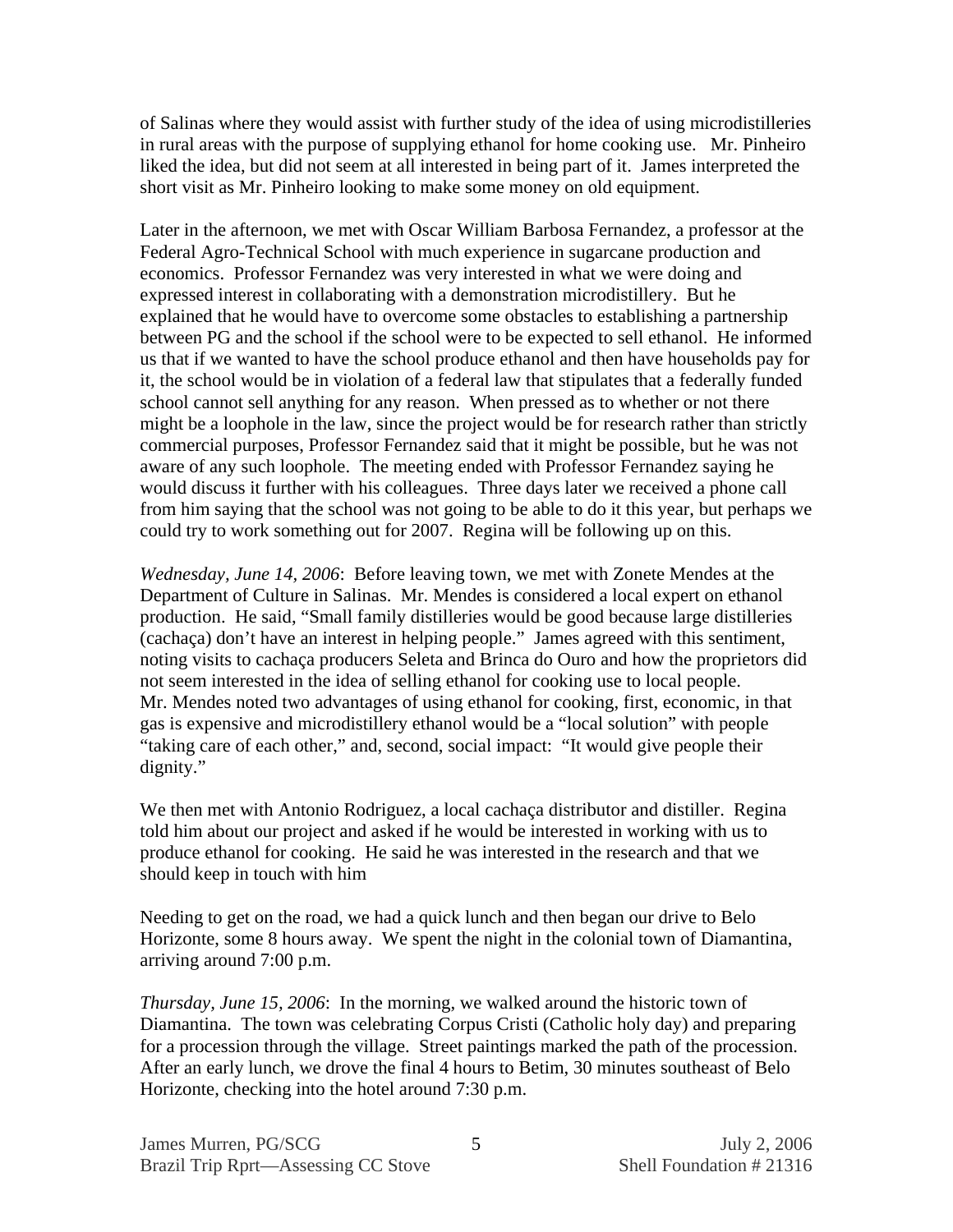



**Above: Corpus Crist procession, Diamantina, Minas Gerais** 

**Left: James waiting for the procession to begin** 

*Friday, June 16, 2006*: On the drive to the pilot study community of Dom Orione, we stopped at the gas station to buy ethanol for the community. We noted alcohol sold for BRL 1.84/liter.

We arrived late morning to the peaceful farming village of Dom Orione, where we have CC stoves in 28 of the 39 homes. Regina and Meire Rezende, who is the PG/Brazil Secretary and Assistant Manager, accompanied us to gather more narratives.

We were soon delayed at the first house of Carlos Ribeiro because the Landless Workers' Movement or MST, a peasant movement in Minas Gerais State, arrived to remove the community microdistillery from the premises by force.\* The MST had papers showing they were permitted by the proper authorities to remove the equipment. Regina called the police and acted as moderator between the family and the MST. The police soon arrived, and determined that the papers were in order. It was learned that the community did not have legal ownership of the equipment. However, it was learned that the community of

 $\overline{a}$ 

<sup>\*</sup> On the 20<sup>th</sup> of November 2003, 200 families that had occupied a disused farm in the municipality of Felizburgo, in the Valley of Jequitinhonha, in Minas Gerais State, were surprised by an attack that left 5 landless workers dead and 13 wounded. This event helped to galvanize a movement known as the Landless Workers' Movement (MST). The Land Institute of Minas Gerais said that the occupied farm had been devolved to the state and was the property of the state, not a private owner. The peasants blamed the state for their refusal to distribute the land and the former property owner for the violence, which they believed was tacitly condoned by the state. Minas Gerais has some 11 million hectares (27.1 million acres) of devolved and currently state-owned land that is slated for use in Agrarian Reform and land distribution; however, the process of land distribution has been stalled in the courts, and the Landless Workers' Movement (MST) is a response to the frustration that has developed over this situation. (From Grassroots International on the web at www.grassrootsonline.org/weblog/mst.html, July 2, 2006.)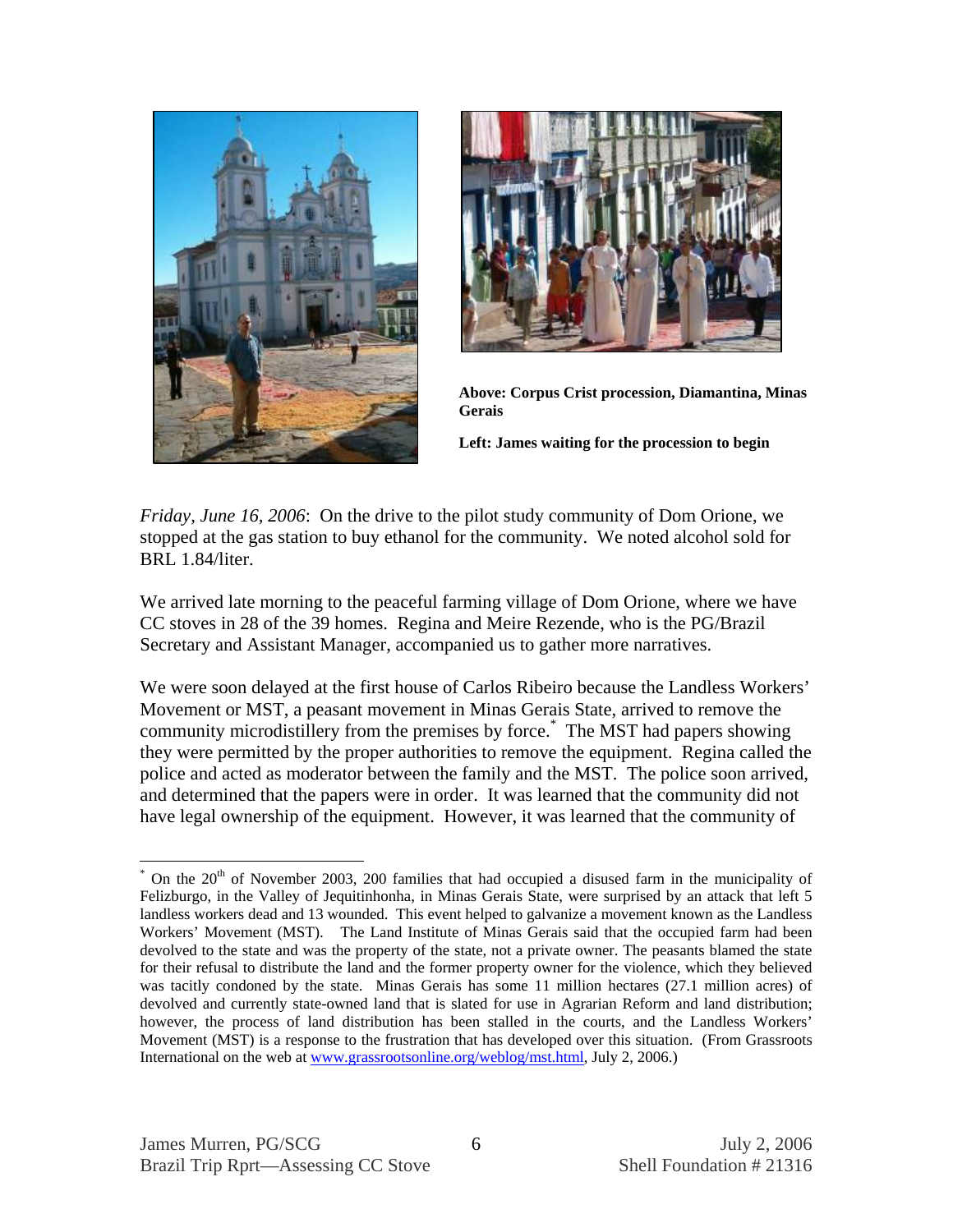Dom Orione would be receiving a new microdistillery from the state government. Upon hearing this news, which was confirmed by the Military Police, tension eased and Regina and Mr. Ribeiro celebrated the news that the community would be receiving a new microdistillery.



**Meire, Project Gaia/Brazil Secretary and Assistant Manager, has become close with Carlos Riberio of Dom Orione.** 

While the confrontation played out (we had been kept away by our hosts, for safety), Newton, PG surveyor in Dom Orione, arrived and we explained to him the purpose of the narratives. Meire soon decided that she would take us around to the houses while Regina stayed behind to monitor the removal of the microdistillery.

Four homes were visited before lunch. (See Tuesday, June 20, 2006 for summary of findings for Dom Orione home visits.)



**Newton, Project Gaia Surveyor in Dom Orione, displaying how the grate from most LPG stoves fits over the CleanCook stove. This allows all pot sizes to be used for cooking on the CleanCook.**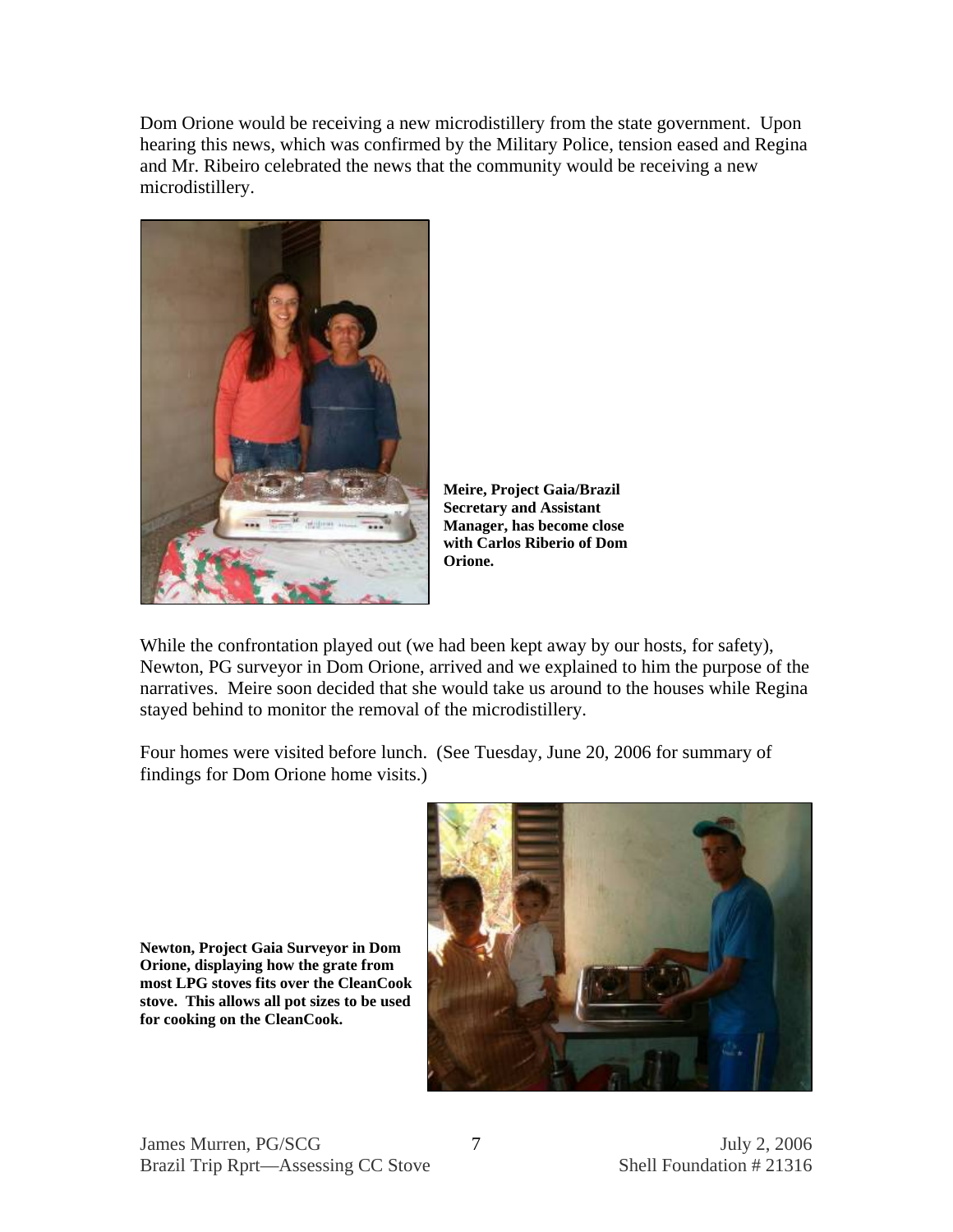*Saturday, June 17, 2006:* James, Cheryl and Regina drove 2 hours from Betim to the area of Serra do Cipo National Park where 5 CC stoves are available for rent to campers at the YMCA Campground. We met with two gentlemen who were renting one of the cabins with their family for the weekend. They said they were enjoying the stove, but noted that it was difficult to light with the matches provided by the campground. They were short matchbook matches. Before leaving, we went to a local store and bought 5 boxes, one for each stove, of longer matches to alleviate this problem.

We also met with a married couple who had tried the CC stove a few weeks before. They have a motor home and a small cabin. The husband was well-traveled and noted that the stove was like camping stoves he saw in Europe. He also said that methanol would be a better fuel than ethanol because it burns without any soot, while ethanol can produce some soot. His wife was not happy about her pots showing some soot when they used the CC stove. She noted that LPG does not produce any soot. They both mentioned the problem of short matchsticks and difficulty lighting the stove in the cool mornings. He recommended designing a grill to fit over the burners so that all pot sizes could be used on the stove.

*Sunday, June 18, 2006:* A day of relaxation, we went to an Ecological Park to watch Brazil's  $2<sup>nd</sup>$  World Cup game while having lunch at the restaurant there.

*Monday, June 19, 2006*: We worked in the office of Banco do Povo, getting the expense and budget spreadsheets worked out. We also met with Tania Machado, President of Banco do Povo. Tania is very supportive of Project Gaia and expressed that she would assist us in any way to make PG successful in Brazil.

*Tuesday, June 20, 2006*: We finished with the house interviews in Dom Orione, visiting with an additional 6 houses, for a total of 10 household narratives.

### **Summary of findings for Dom Orione, Betim households:**

- Some families requested additional ethanol. It was decided that 12 of the 28 homes would receive 7 liters/week instead of 5 liters/week. They were not able to meet their cooking needs with only 5 liters.
- The community is very interested in using the forthcoming new microdistillery to produce ethanol for their CC stoves.
- Wood is plentiful in the area. Houses use wood for heating bath water, bread baking, and cooking beans.
- When cooking beans on the CC stove using a pressure cooker pot, beans cook in 45 minutes. The same pot of beans on an LPG stove takes 1 hour to cook.
- All households said they would cook with ethanol over LPG if the unit costs were equal because the CC cooks faster than LPG.
- One family asked if the CC stove could be adapted to have an oven.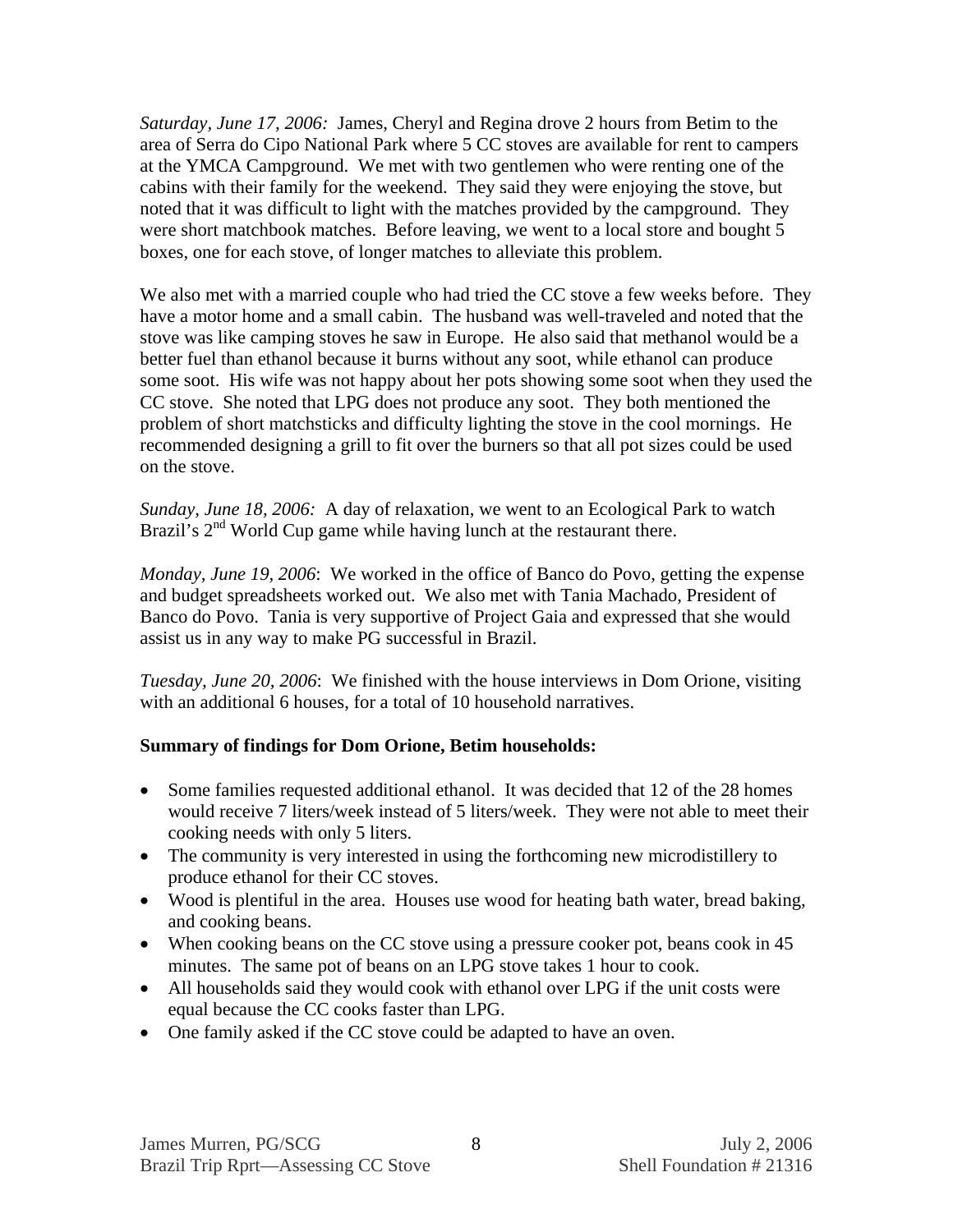

**The pressure cooker on the right was a standard pot in all of the homes we visited. It is used mostly for beans and occasionally for beef. A pot of beans cooks in 45 minutes on the CleanCook, whereas the same pot of beans on an LPG stove takes an hour to cook.** 

We had lunch in Betim, and then drove 3 hours to the Urucania - Usina de Jatiboca near the town of Ponte Nova, the final pilot study site to be visited on the trip.

James and Regina, along with Rafael, Project Gaia surveyor for Ponte Nova, conducted two interviews in Urucania. We then drove to the hotel. Unfortunately, we had contracted food poisoning, and had to rest, losing half a day of work.



**Rafael, Project Gaia Surveyor in Jatiboca, and his mother. Jatiboca is one of three small villages around the main town of Ponte Nova participating in the study. Twenty CleanCook stoves are located in this region southeast of Belo Horizonte, the state capital.** 

*Wednesday, June 21, 2006*: Interviews were carried out in five more houses in the morning.

#### **Summary of findings for Urucania – Usina de Jatiboca households:**

- Some households were not aware that the standard LPG stove grills would fit on top of the CC stove burners, allowing all pot sizes to be used on the CC. We instructed Rafael to inform the other houses about this helpful adaptation.
- All houses said they would cook with ethanol over LPG if the unit costs were equal because they said the CC stove cooks faster than LPG stoves.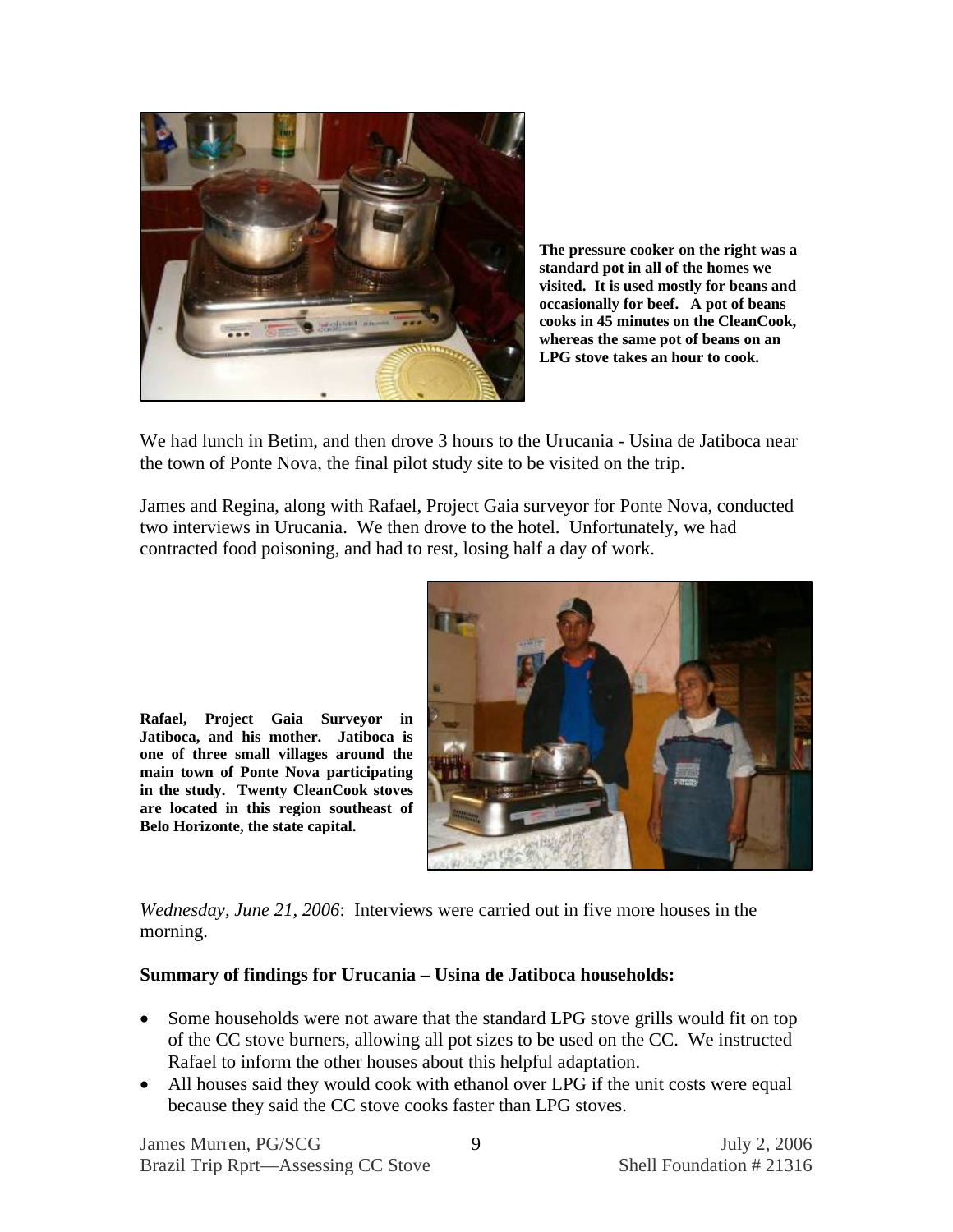- The local sugar company provides ethanol to the homes at no cost to the project at five liters/week/household. Rafael did not report any households needing more ethanol.
- Wood is used for heating bath water, beans, and baking bread.
- LPG was being used to re-heat food in one household we visited.

Finished with the households, we drove to the National University of Viçosa to meet with Professor Juarez de Souza. Professor Jaurez was very candid about his thoughts on ethanol production in Brazil, microdistilleries, the CleanCook stove, and further study of the microdistillery concept. The following is a summation of his views:

## **Main Points of Meeting with Professor Juarez, National University of Viçosa**

- Very few people in Viçosa use woodstoves. It is a wealthier town. LPG is used.
- In his view, a stove with only 2 burners will not work in Brazil. Brazilians cook a pot of rice, a pot of beans, a pot of vegetables, and a pot of meat, usually once a day and then they are re-heated throughout the day.
- The CleanCook stove is great for traveling and camping.
- When cooking, 1 kg of  $LPG = 2$  kg of ethanol. More alcohol is used to meet the output of LPG. Thus, the CC is not faster because it is really using more fuel. The same fuel output of LPG would cook faster than CC stove.<sup>\*</sup>
- He believes 1 liter of ethanol would have to cost no more than BRL\$ 1.00 for it to be competitive with LPG.
- Cane is bought at BRL\$ 0.70/kg.
- The University microdistillery produces 500 liters of ethanol per day.
- Ethanol in Brazil is denatured with kerosene and gas [gasoline].
- For every 2.5 liters of cachaça that is produced, 1 liter of ethanol is produced.
- 1 kg of LPG costs BRL\$ 2.00. [This appears to vary significantly by region.]
- Bolivia sells gas to Brazil at a cost of 1000 x less than the cost of Brazilian gas. Cost is incurred in transporting it from Bolivia to Brazil.
- Brazilian people pay the subsidy to keep LPG prices down by paying high gasoline prices. The price of 1 liter of gasoline in Brazil = 3 liters of gasoline in the U.S. Tax on gasoline funds the diesel and LPG subsidy in Brazil.
- As world oil prices go up, Brazilian gas prices will go up, and Brazilian LPG prices will go up. "The excess tax money goes into the pockets of the corrupt politicians. Petrobras is very rich."
- Driving a car: 1 liter of gasoline  $= 15$  km distance; 1 liter of ethanol  $= 10$  km distance
- 25% of gasoline content in Brazil is alcohol
- Brazil consists of about 5000 municipalities. If each produced 1000 liters/day of ethanol, "the big companies would not allow it."

1

<sup>\*</sup> This was Professor Juarez's assertion. Actually ethanol contains 60% of LPG's energy by weight and 88.5% by volume. The CC stove generally shows a thermal efficiency gain of 5 to 7% over an LPG stove. This permits a correction of the above figures to 64% by weight and 95% by volume. Thus, the energy content of a 13 kg cylinder of LPG would be matched by  $\sim$ 20.3 kg or 25  $\frac{1}{2}$  liters of ethanol. LPG and ethanol maximum flame temperatures are virtually the same at 1925 C and 1920 C respectively.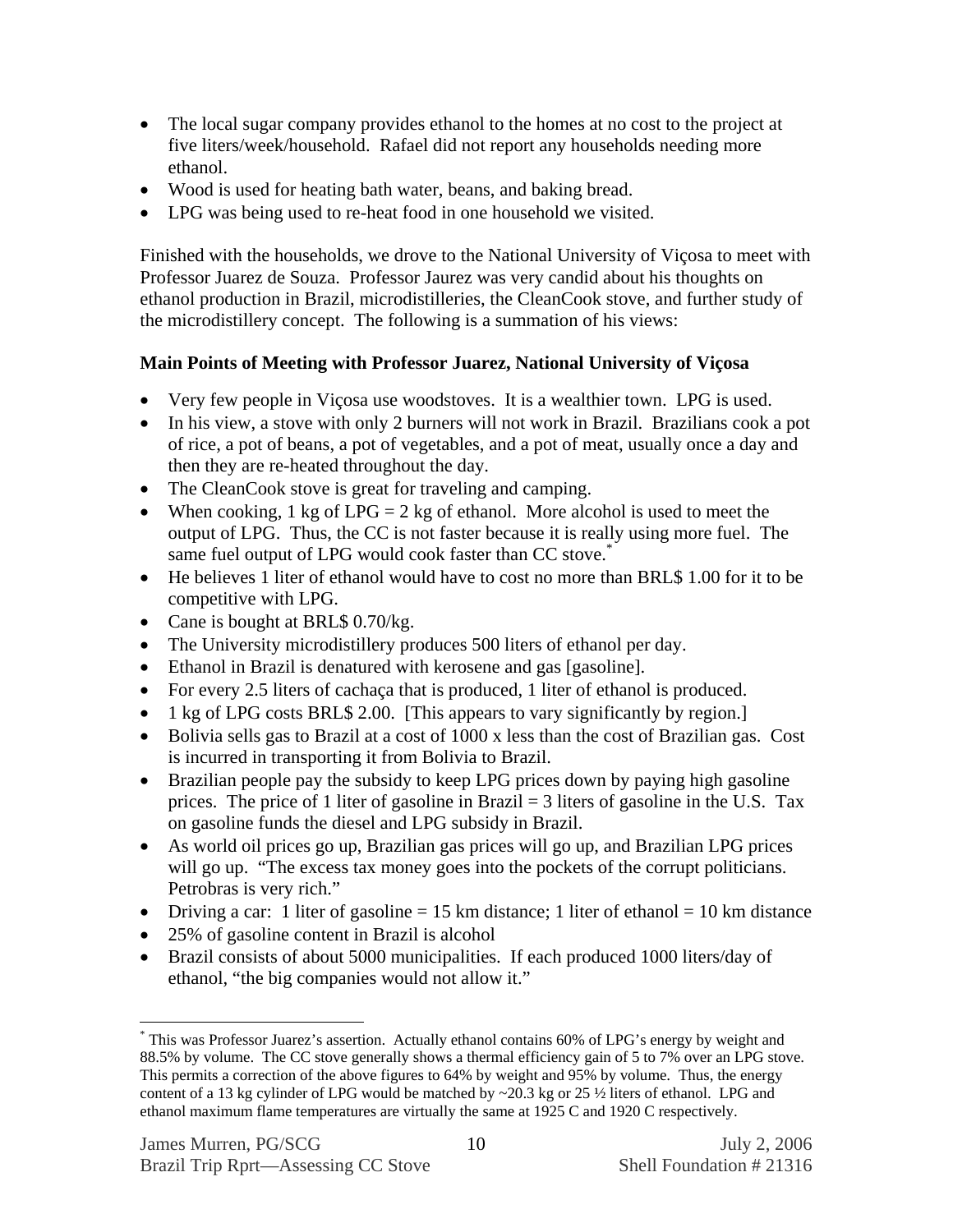- 1 microdistillery/1 person/500 liters of ethanol = too expensive, would not work
- 1 microdistillery/1 community/500 liters of ethanol = affordable, will work, and the big companies would not care
- 4 burner LPG stoves cost BRL\$ 200-250.00

Despite Professor Juarez's seeming skepticism at the outset of our meeting with him, he was very interested in partnering with Project Gaia to carry out a study investigating the use of microdistilleries by cooperatives and/or community associations to produce alcohol for household cooking use.



**A microdistillery that produces cachaça and ethanol at Viçosa University. Professor Juarez de Souza is very interested in Project Gaia, and has agreed to explore a possible partnership between the university and Project Gaia to carry out an additional study on the concept of local cooperatives producing ethanol for household energy use.** 

We left Vicosa and drove to Ouro Preto, colonial town and center of Brazilian liberation from Portugal. We arrived to town late in the evening, all of us having soup for dinner before going to sleep.

*Thursday, June 22, 2006:* We walked Ouro Preto in the morning, had lunch, and returned to Betim. Tired, James and Cheryl stayed in the hotel to organize notes and go over what needed to be done before leaving.

*Friday, June 23, 2006:* We worked in a meeting room at the hotel in the morning before going over to Meire's home to discuss the database. Meire's husband, Sandro, a database developer, created a MS Access method that easily converted to Excel. We liked its ease-of-use and transferability to Excel, and decided to go forward with setting up the same Access database entry format for all of the surveys. Regina, Meire, Sandro, and Cesar will be working out the cost of designing the database. **The mountainside town of Ouro Preto**

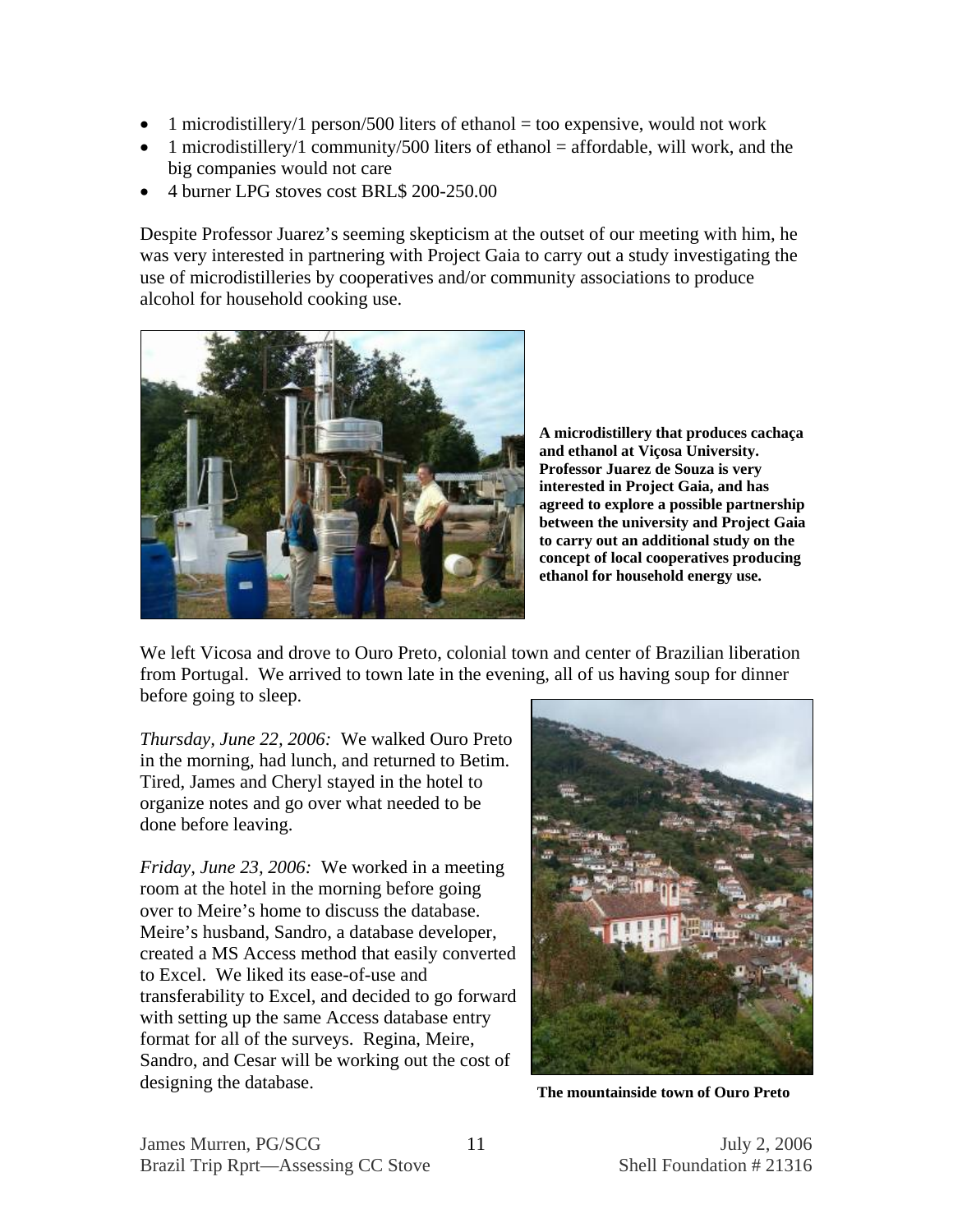James and Cheryl invited the Project Gaia/Brazil team to dinner. We ate lots of food at a *churrascaria*—Brazilian style barbecued meats restaurant.

*Saturday, June 24, 2006:* James and Cheryl flew back to the U.S. from Belo Horizonte, arriving home to Pennsylvania the following day, Sunday, around 4:00 p.m.

#### **Summary**

The CleanCook stove, after more than a month of use, has become the preferred cooking choice in all households. When compared to LPG stoves, all study participants said that the CC stove cooks faster than the LPG stoves and that if made available at a unit cost equal to LPG, they would prefer cooking with ethanol over LPG. However, given Professor Juarez's expressed skepticism about the amount of ethanol needed to equal the output of LPG, empirical study of ethanol consumed compared with LPG for defined cooking tasks should be performed and would be helpful to have. This could be performed by a home economist in a "lab kitchen." This data would allow ethanol to be compared with LPG both with regard to performance and economy. A cost of BRL\$ 1.00/liter of ethanol would certainly make ethanol economical for households but a more careful study needs to be performed on appropriate pricing for ethanol as a HHE fuel.

Families are very comfortable with using the CC stove, and in all pilot study locations, surveyors mentioned that other households which do not have CC stoves are asking how they can get one. No accidents were reported. Five liters of ethanol per week was sufficient for nearly all households. Seven liters were suggested for some of the larger families in Dom Orione, the only site that spoke of not meeting daily cooking needs with 5 liters. PG/Brazil team granted the 7 liters to these families, as at the time there was only one week remaining before families would begin paying for a portion of their liters of ethanol.

Regarding the new-found knowledge that ethanol is denatured with kerosene and gasoline in Brazil, it is most important that PG/Brazil team is very watchful of the performance of the stoves and canisters. Yellow/blue flames were seen during home visits. If flames become more yellow than blue, stove performance will decrease. It may be worthwhile to "clean out" the canisters by burning a higher grade ethanol or methanol in them at the halfway point of the pilot study, in mid-July. Any denaturant residues collecting in the canister could impact the stove's performance.

At this time, it does not seem likely that a partnership with the Agro-Technical School in Salinas will happen. Waiting until 2007 would stall the project, and is not a good choice. Every effort should be made to establish a partnership with Professor Juarez at the National University of Viçosa. One interesting development with Viçosa could be an additional partnership with the University of Iowa. At the time of our visit, 6 Iowa graduate students were studying ethanol production at Viçosa through an exchange program shared between the two research institutions. None of the Iowa students were around the afternoon of the PG visit. Developing this partnership is of great importance, as it is a solid lead for extending the efforts of the pilot study. Shell Foundation should

12